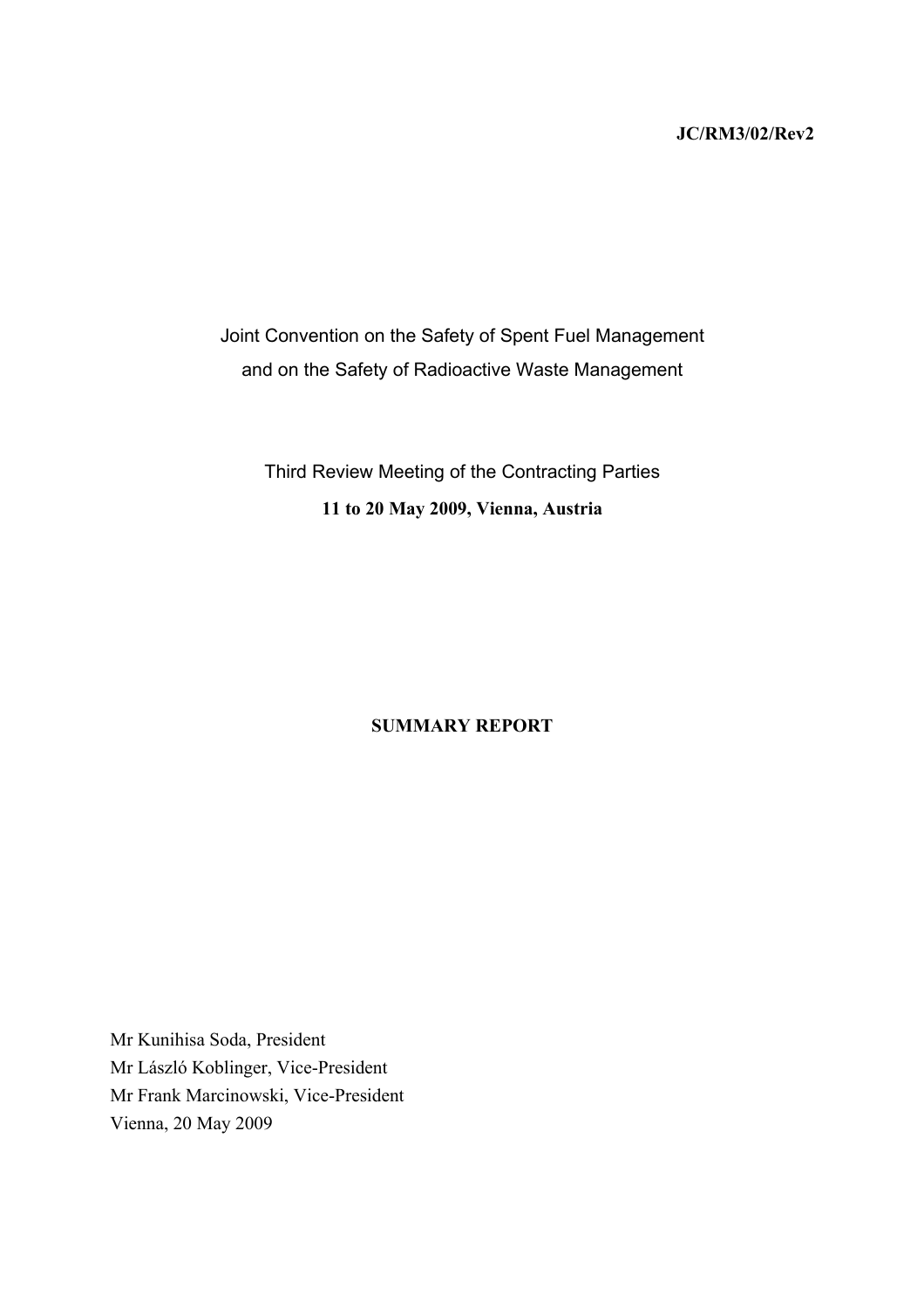### **Introduction**

1. Recognizing the importance of the safe management of spent nuclear fuel and radioactive waste, the international community agreed upon the necessity of adopting a convention with the objective of achieving and maintaining a high level of safety worldwide in spent fuel and radioactive waste management: this was the origin of the Joint Convention on the Safety of Spent Fuel Management and on the Safety of Radioactive Waste Management (the "Joint Convention"), which was adopted on 5 September 1997 and entered into force on 18 June 2001.

- 2. The objectives of the Joint Convention are:
- (i) To achieve and maintain a high level of safety worldwide in spent fuel and radioactive waste management, through the enhancement of national measures and international cooperation, including, where appropriate, safety-related cooperation;
- (ii) To ensure that during all stages of spent fuel and radioactive waste management there are effective defences against potential hazards so that individuals, society, and the environment are protected from the harmful effects of ionizing radiation now and in the future, in such a way that the needs and aspirations of the present generation are met without compromising the ability of future generations to meet their needs and aspirations; and
- (iii) To prevent accidents with radiological consequences and to mitigate their consequences should they occur during any stage of spent fuel or radioactive waste management.

3. To deliver these objectives, the Joint Convention adopted a review process. The Joint Convention requires each Contracting Party to:

- (i) Submit in advance to all other Contracting Parties a National Report describing how it implements the obligations of the Joint Convention;
- (ii) Seek clarification on the National Reports of other Contracting Parties through a system of written questions and answers; and
- (iii) Present and discuss its National Report during a Review Meeting comprising Country Group sessions and Plenary Sessions.

The Joint Convention specifies that the interval between Review Meetings should not exceed three years. Documents annexed to the Joint Convention provide guidance on the form and structure of the National Reports and on the way to conduct Review Meetings.

4. The Third Review Meeting of the Contracting Parties pursuant to Article 30 of the Joint Convention was held at the Headquarters of the International Atomic Energy Agency (IAEA),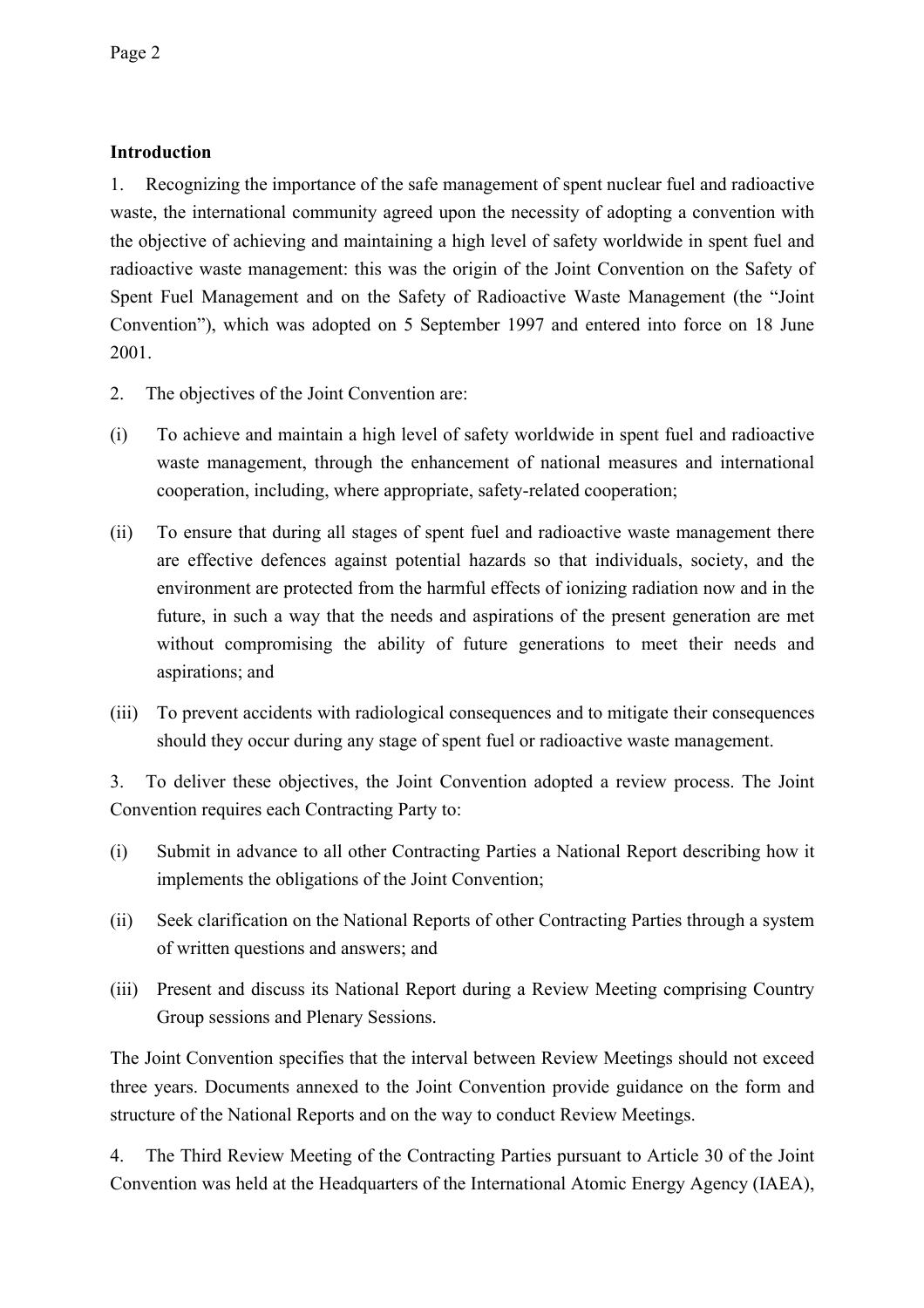which is the depositary and Secretariat for the Joint Convention, from 11 to 20 May 2009. The President of the Review Meeting is Mr Kunihisa Soda, Commissioner of the Nuclear Safety Commission of Japan. The Vice-Presidents are Mr László Koblinger, Hungarian Atomic Energy Authority, and Mr Frank Marcinowski, United States Department of Energy. The General Committee of the Meeting comprises the President, the two Vice-Presidents, and the six Country Group Chairpersons, namely Mr Andy Hall, United Kingdom; Mr Peter Brennecke, Germany; Mr Doug Metcalfe, Canada; Mr Kaare Ulbak, Denmark; Ms Merle Lust, Estonia; and Mr Jean-Rémi Gouze, France.

5. Forty-five Contracting Parties participated in the Review Meeting, namely: Argentina, Australia, Austria, Belarus, Belgium, Brazil, Bulgaria, Canada, China, Croatia, Czech Republic, Denmark, Estonia, Euratom, Finland, France, Germany, Greece, Hungary, Iceland, Ireland, Italy, Japan, Korea (Republic of), Latvia, Lithuania, Luxembourg, Morocco, Netherlands, Nigeria, Norway, Poland, Romania, Russian Federation, Senegal, Slovakia, Slovenia, South Africa, Spain, Sweden, Switzerland, Tajikistan, Ukraine, United Kingdom and United States of America. Among these five Contracting Parties participated for the first time: China, Nigeria, Tajikistan, Senegal and South Africa. Three Contracting Parties did not participate in the Review Meeting: Kyrgyzstan, Uruguay and Uzbekistan.

6. Senegal, Kyrgyzstan and Uzbekistan had not submitted a National Report. Although Uruguay did not participate in the Meeting, it had submitted a National Report, which, with its consent, was reviewed by the members of the Country Group. The prepared Rapporteur's Report was sent to the National Contact Point of Uruguay, and agreed to by them.

7. There were no late ratitifers as defined in Rule 2 of the Rules of Procedure and Financial Rules (INFCIRC/602/Rev.2).

8. The Nuclear Energy Agency of the Organisation for Economic Co-operation and Development (OECD) and the European Bank for Reconstruction and Development (EBRD) were present as observers, as agreed at the Organizational Meeting.

#### **General Observations**

9. All Contracting Parties present recognized that safety of spent fuel and radioactive waste management is a crucial and difficult topic, and that there are considerable areas for improvement. All Contracting Parties present reaffirmed their commitment to improve the situation.

10. Throughout the Third Review Meeting it was observed that the review process is maturing well and more constructive exchanges and more knowledge sharing took place than at previous Review Meetings.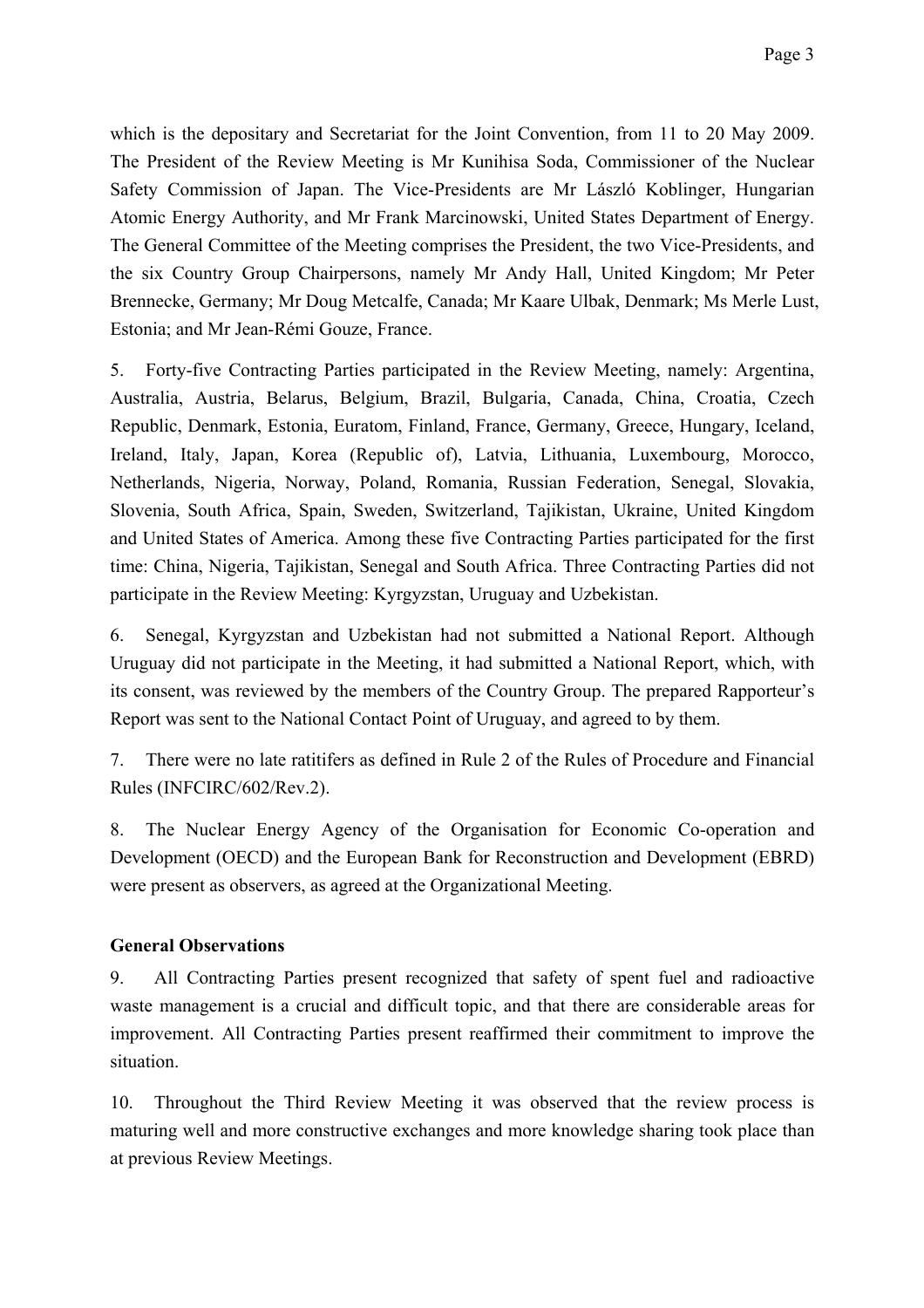11. Despite a large diversity of national situations, all Contracting Parties present shared the view that the Third Review Meeting showed that progress has been made both in building and maintaining legislative and regulatory framework and in practical implementation, since the Second Review Meeting.

12. The Third Review Meeting was held in a time when several countries are considering launching a national nuclear power programme. The present Review Meeting strongly recommends that the safety of spent fuel and radioactive waste management be taken into account from the very beginning of such considerations.

13. Areas for which the need for further work was identified at the Second Review Meeting have been addressed by the Contracting Parties and reflected in their National Reports and oral presentations during the Third Review Meeting.

14. During the Third Review Meeting, the Contracting Parties present showed good practices in many areas including:

- i) National strategies and policies for radioactive waste management and for spent fuel management where applicable;
- ii) Legal and regulatory frameworks for radioactive waste management and spent fuel management where applicable; and
- iii) International cooperation and public participation.

15. Although significant progress has been made since the last Review Meeting, much still needs to be done to meet the following challenges:

- i) The implementation of national policies for the long-term management of spent fuel, including disposal of high level waste and/or spent fuel;
- ii) Siting, construction and operation of spent fuel and radioactive waste disposal facilities;
- iii) Management of legacy wastes;
- iv) Monitoring of disused sealed sources and recovery of orphan sources;
- v) Knowledge management and human resources; and
- vi) Financial resources for liabilities.

#### **Policy and technical highlights from the Third Review Meeting**

The main issues on which progress was noted are as follows.

#### *Legislative and Regulatory Framework*

16. Many Contracting Parties have completed and updated their legislative and regulatory framework, although implementation needs further efforts in some Contracting Parties.

17. Some Contracting Parties are developing or have established clearance systems.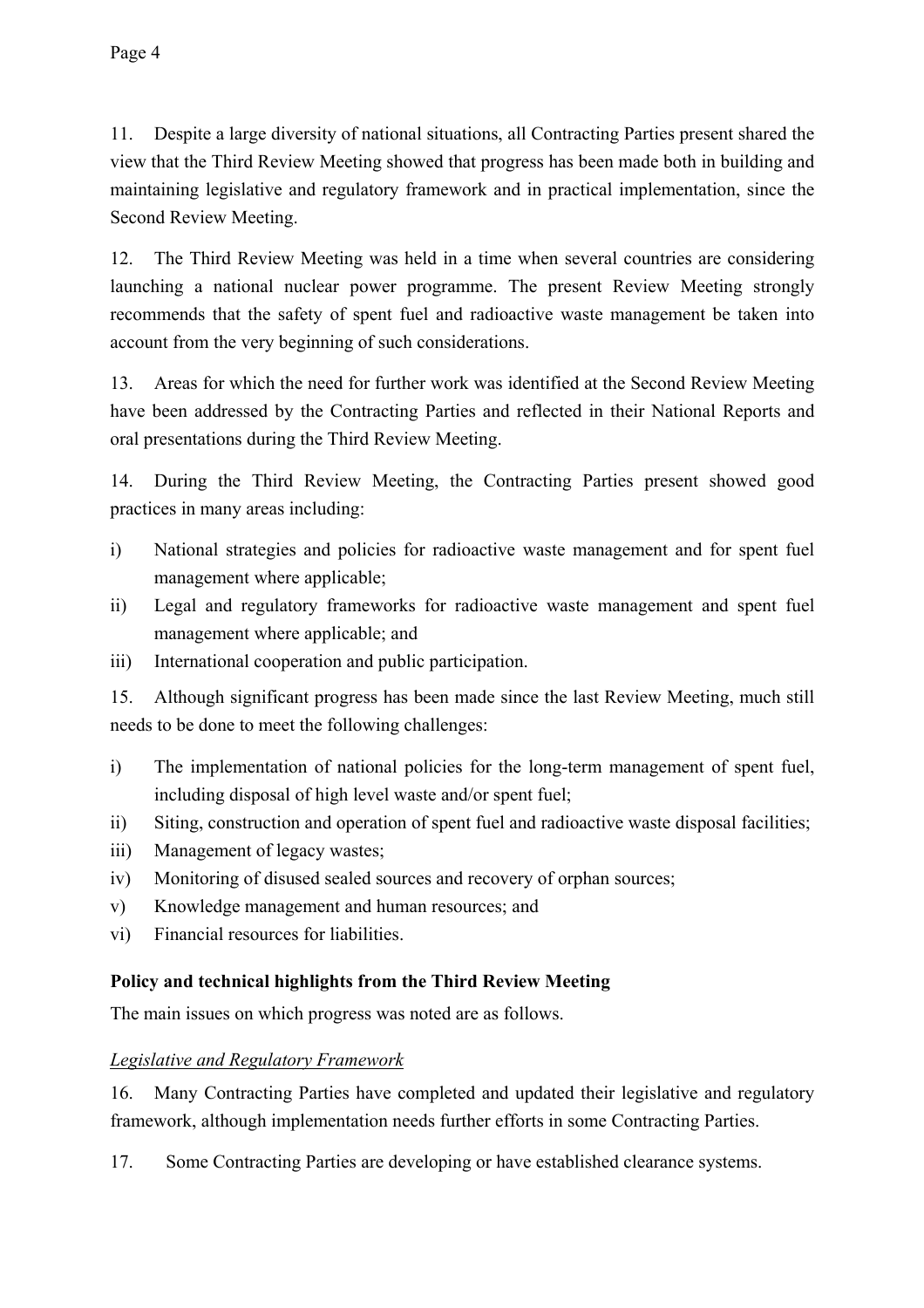# *Policy*

18. All Contracting Parties present are committed to address waste management and spent fuel management, if applicable, in a comprehensive manner. Many Contracting Parties have already developed, or are currently developing, spent fuel and waste management strategies based on increasingly comprehensive inventories, including spent fuel and waste arising, or to arise, from decommissioning.

19. Some Contracting Parties reported on progress in siting, construction and operation of geological disposal facilities.

20. The subject of regional repositories was mentioned by several Contracting Parties with small nuclear programmes or with limited waste management programmes. However no real practical progress has been achieved up to now. It is suggested that further cooperation between Contracting Parties would facilitate progress in this important issue.

21. Some Contracting Parties included naturally occurring radioactive material (NORM), which does not originate from the nuclear fuel cycle, in their National Reports.

## *Decommissioning*

22. Many Contracting Parties, especially those having nuclear power plants, have established funding schemes for decommissioning. However, for some Contracting Parties the issue of funding for decommissioning of research reactors remains to be solved.

23. A number of Contracting Parties reported on notable progress in decommissioning of facilities.

## *Disused Sealed Sources*

24. Some progress has been made since the Second Review Meeting in the management of disused sealed sources and orphan sources. Many Contracting Parties have started implementation of tracking systems and national registries.

# *Past Practices*

25. Many Contracting Parties reported on progress in the areas of remediation of sites and the management of legacy waste.

## *Knowledge Management*

26. Preservation and transfer of knowledge, and of corporate memory and experience, concerning the safety of spent fuel management and the safety of radioactive waste management through education and training, and through recruitment of new staff were recognized as being of crucial importance for both operators and regulatory bodies.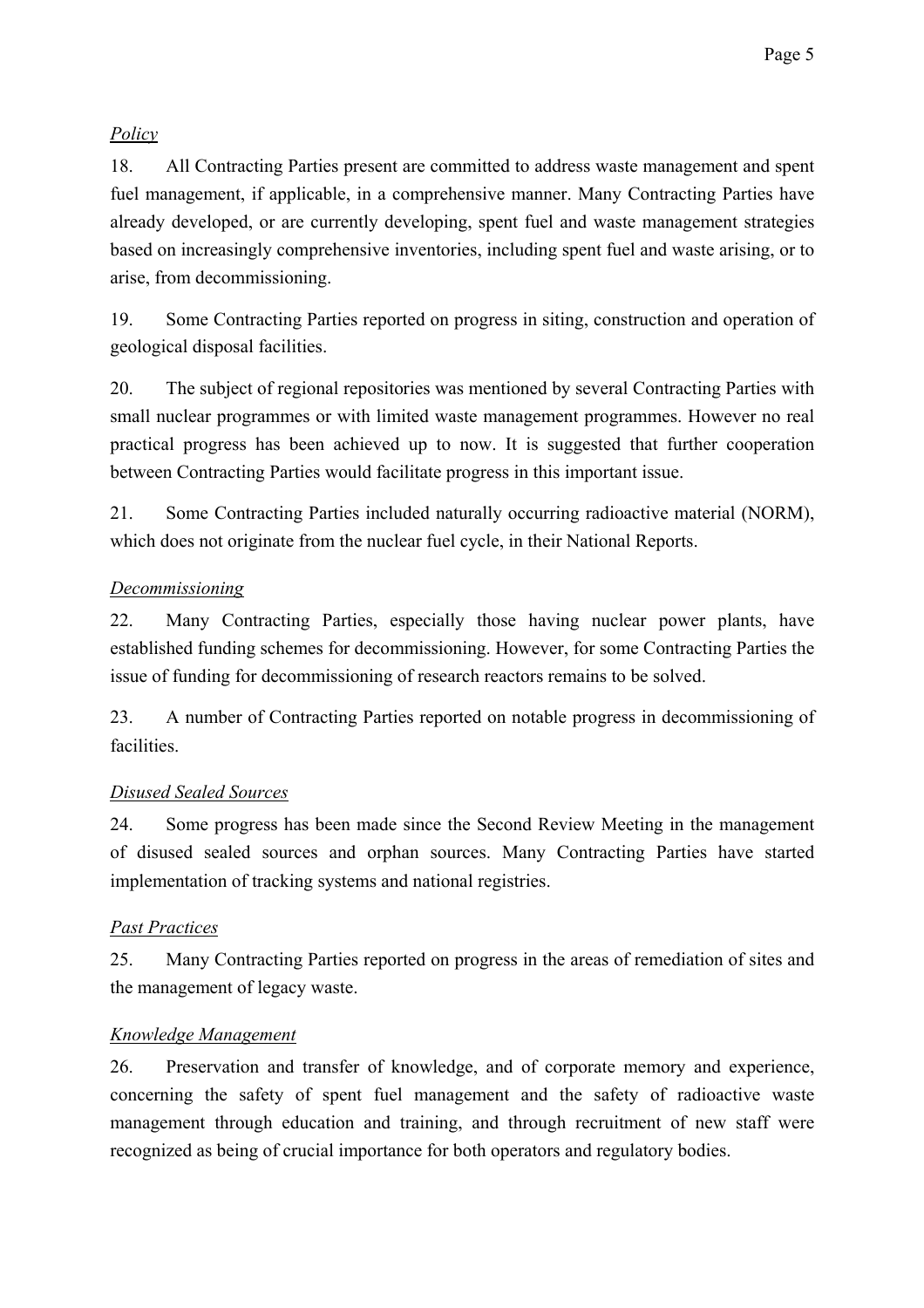27. Building competence in the safety of spent fuel management and the safety of radioactive waste management is also crucial for countries considering launching a nuclear power programme.

### *Stakeholder involvement*

28. All Contracting Parties present agreed that decisions on the policy of radioactive waste management and spent fuel management, and on the siting of radioactive waste management and spent fuel management facilities, should be made with stakeholder involvement.

29. In particular, recognizing that the development of a radioactive waste disposal facility implies societal acceptance, Contracting Parties stress the utmost importance of involving stakeholders and affected communities, from the beginning, in the process of developing such facilities.

### *International Cooperation*

30. Many Contracting Parties see the benefits and importance of enhancing international cooperation through the exchange of information, experiences and technology. In particular, needs for sharing knowledge and assistance were emphasized by Contracting Parties with limited radioactive waste management and research programmes. Many Contracting Parties reported on their use of the IAEA Safety Standards and on their experiences with the Integrated Regulatory Review Service (IRRS) of the IAEA; other Contracting Parties plan to undergo or to request IRRS missions in the future.

31. The repatriation of research reactor spent fuel was also identified as a good practice.

## **Improvements for the future Review Meetings**

32. Seven topics were discussed by the Open-Ended Working Group, established at the opening plenary session and chaired by Mr Frank Marcinowski:

- (1) Policy Makers Topical Meeting;
- (2) Data Presentation Tool for JC National Reports Based on Net-Enabled Waste Management Database (NEWMDB);
- (3) Improvements in Officers' Selection;
- (4) Joint Convention Leadership;
- (5) Knowledge transfer and continuity between Review Meetings;
- (6) Improve interaction between Review Meetings; and
- (7) Amendments to the Duties of the Country Group Vice-Chair.

33. Improvements for future Review Meetings were identified through the deliberations of the Open-Ended Working Group and were approved at the Plenary Session of the Review Meeting.